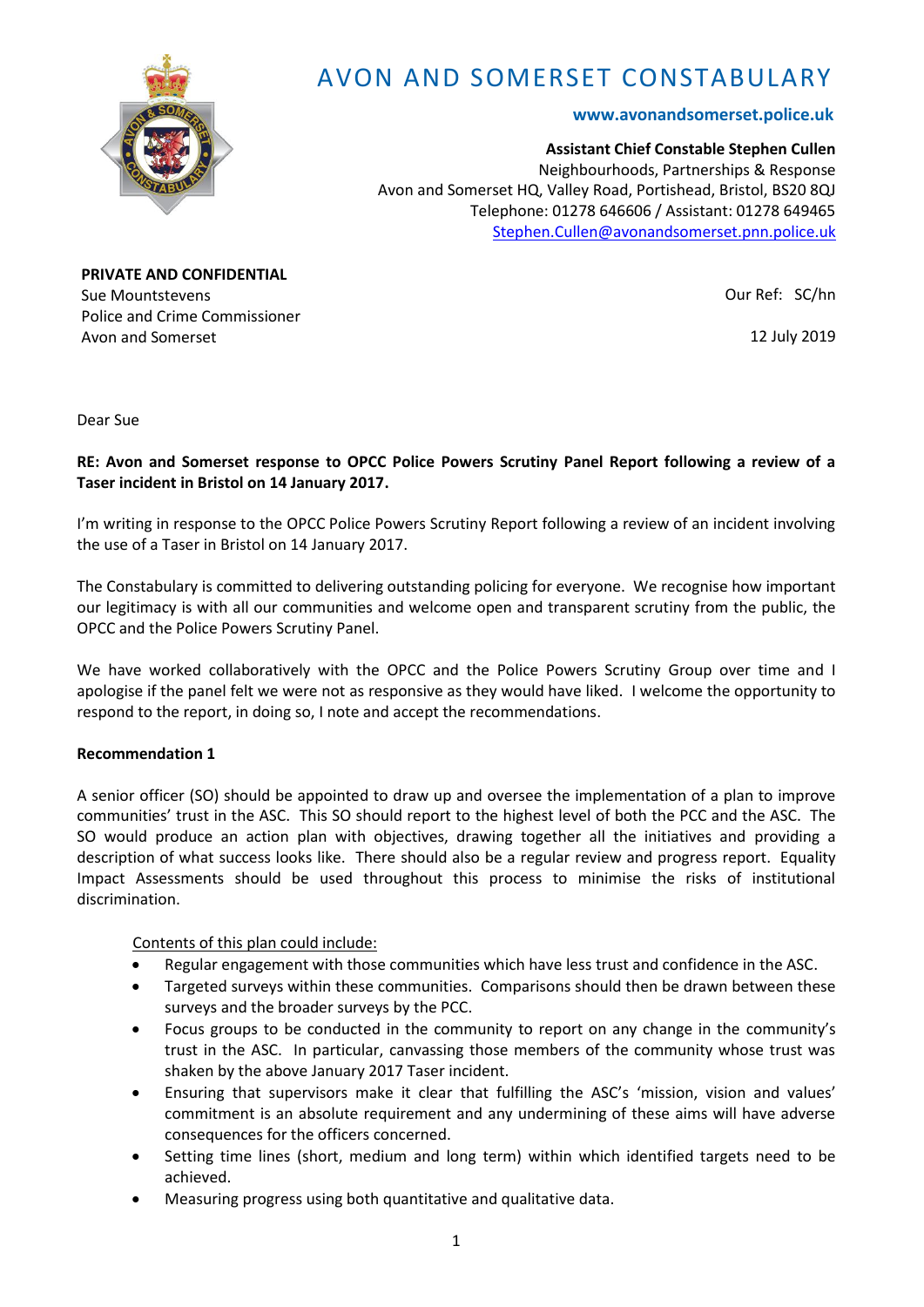# **Response**

As the Assistant Chief Constable for Neighbourhood Policing, I have a responsibility to improve trust and confidence within our communities. My work is directed by our [Inclusion and Diversity Strategy](https://www.avonandsomerset.police.uk/media/32373151/inclusion-and-diversity-strategy-and-equality-action-plan.pdf) led by Deputy Chief Constable Sarah Crew.

The strategy provides a long term commitment with the following objectives:

- An inclusive culture
- A diverse workforce
- Inclusive practices
- Inclusive services
- Community engagement

In order to accelerate towards achieving our objectives, we have the following 'five big initiatives' which are progressing at pace:

- External accreditation for diversity and inclusion via the National Equality Standard
- A three tier approach to embedding inclusion and diversity through learning
- Strengthening our capability to attract diverse talent, investing in more outreach workers
- Recruiting for difference by changing the way we think and act in our recruitment processes
- Mobilising the whole workforce to be excited, motivated and proud to join our staff networks, to speak out for diversity and feel comfortable and empowered to become allies in building our diverse and inclusive organisation

## *Engagement and focus groups*

- We are privileged to serve many diverse communities and are committed to strengthening our legitimacy, particularly with those communities who may have less trust and confidence in policing. In support of this I have appointed a small team led by a Temporary Chief Inspector to map our current engagement with diverse communities to identify where we may have gaps or opportunities to do more.
- We have a strong Neighbourhood offering, particularly in East Bristol where the incident in the report took place. Working with the local commanders the T/Chief Inspector is dedicating his time in this area to listen, understand and engage. He takes part in a regular community meeting which centres around six themes of:
	- o Trust and Culture
	- o Complaints
	- o Cultural Intelligence, Unconscious Bias, Institutional Racism and Training
	- o Recruitment
	- o Young People
	- o Communication
- This focussed work has been complemented with an investment to refresh and reinvigorate our Independent Advisory Groups (IAGs). Led by the Strategic IAG Chair, this work has resulted in a more representative profile and the introduction of Mosque, Women's and Young People's IAGS.

## *Targeted surveys*

 The Office of the Police and Crime Commissioner closely monitors confidence and satisfaction levels across all communities in Avon and Somerset. In addition to formal surveys and the Police Powers and Scrutiny Group feedback, views are also received from the Independent Custody Visitor Scheme, Independent Residents Panel, an Independent Out of Court Disposal Scrutiny Group as well as,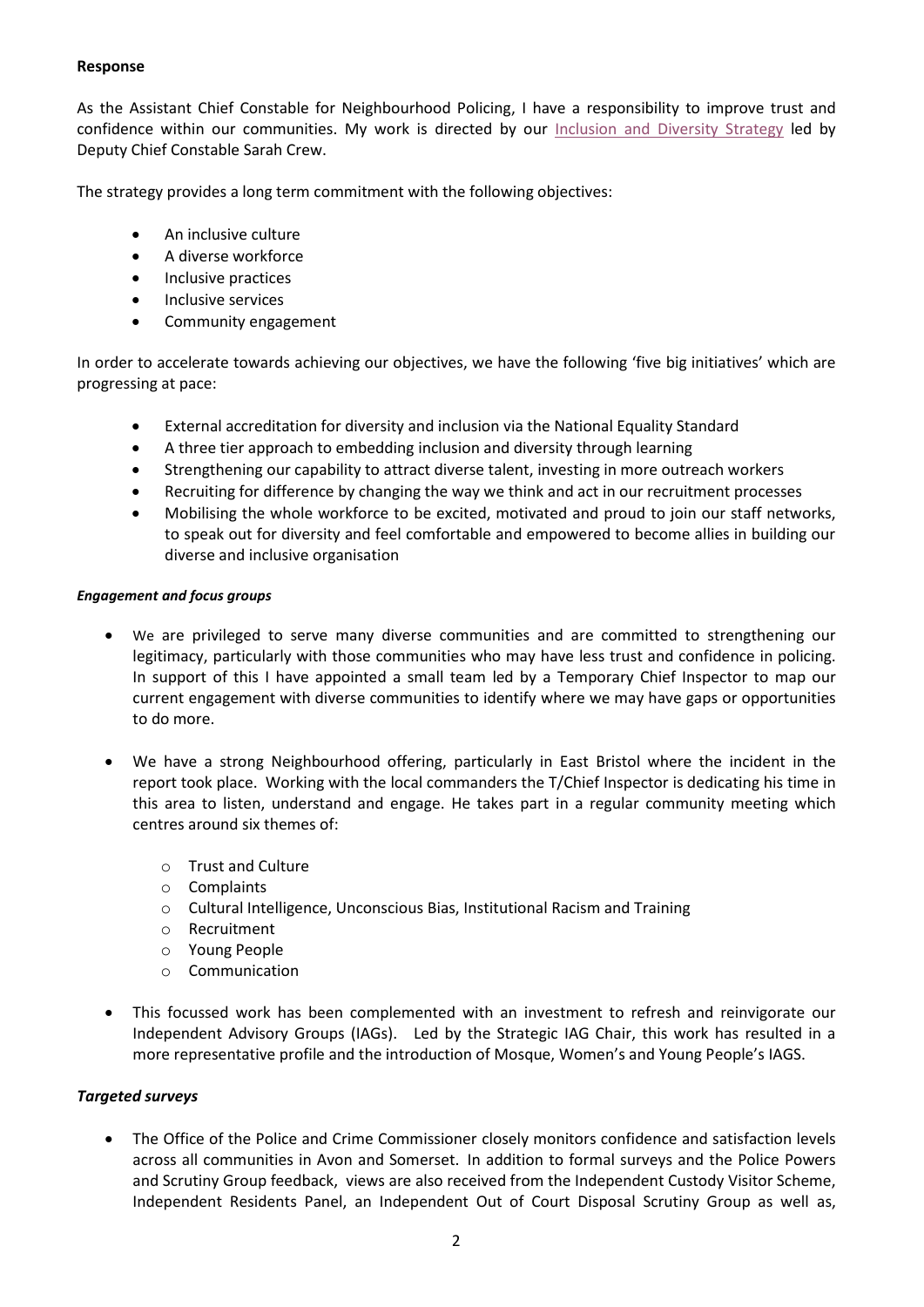anecdotally, from the general public at PCC Forums and 'Drop In' sessions. This feedback is constructively shared with the Constabulary and embedded within our policing response.

# *Mission, Vision, Values*

- The Chief Constable has made it clear there is no place for racism, discrimination or inequality within the Constabulary.
- To ensure there is clarity of this strategic intent a new Mission, Vision and Values were launched in November 2018. We will serve, protect and respect all communities to deliver the vision of outstanding policing for everyone. We will be Caring, Courageous, Inclusive and Learning.
- We have an established leadership strategy that supports our workforce, through coaching and mentoring, to challenge unacceptable or inappropriate behaviour and attitudes which do not align with our values.
- How individuals, teams, and the wider organisation live the values is monitored closely via the Standards and Confidence meeting led by DCC Sarah Crew. This meeting takes into account data and intelligence to identify emerging themes and trends directing strategic intervention where necessary.

# *Measuring progress*

- Using data analytics the Inclusion and Diversity Strategic Steering Group will develop, and monitor, qualitative and quantitative data. This information is focused on key areas of concern for our communities including how representative we are, hate crime, stop search and the use of force.
- We have clear lines of accountability where I report to the Deputy Chief Constable, who as chair of the Inclusion and Diversity Board reports on behalf of the Constabulary to the PCC at the Police and Crime Board where there is a quarterly agenda item.

## **Recommendation 2**

Ensuring that front line officers are up-to-date with their Cultural Competency Training.

## **Response**

As part of our strategy we're committed to a three tiered approach to embedding inclusion and diversity through learning.

*Tier 1* is currently being delivered by a specialist external provider to all senior and middle managers across the organisation. This cultural intelligence programme, piloted in Bristol with partners and key stakeholders has already been delivered to over 100 staff and Police Officers. The feedback from participants has been overwhelmingly positive.

*Tier 2* is aimed to support frontline officers, staff and volunteers. This is in design stage and is likely to be delivered by a range of different providers offering diverse cultural insights and perspectives. We recognise the frontline are key in delivering our service and how they understand, support and engage in the equality and diversity agenda is the difference between success and failure of the overall ambition. The intention is whatever intervention is designed, it is as collaborative, intelligent, dynamic and engaging as possible to really win 'hearts and minds'.

*Tier 3* is aimed to support new Student Officers undertaking the Police Constable Degree Apprenticeship (PCDA) which began in May 2019 at the University of the West of England. There will be close links between our approach to Tier 2 and Tier 3. The PCDA curriculum itself will allow for a greater emphasis on inclusion and community engagement.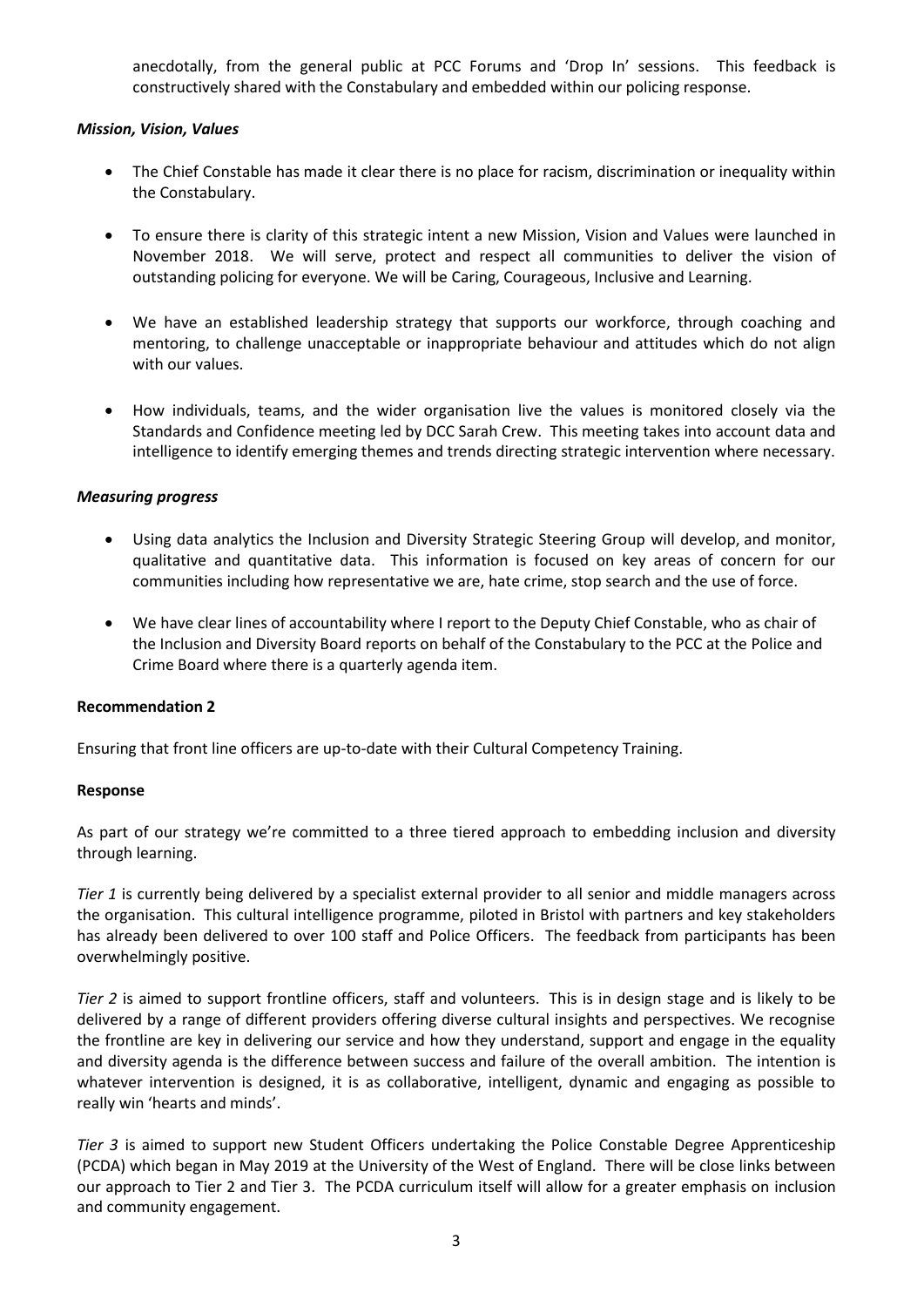## **Recommendation 3**

Reviewing protocols, procedures and training so that officers correctly identify individuals, who are to be arrested or served with warrants.

#### **Response**

We aim to provide the best possible data, intelligence and information 24/7 to all our officers and staff so they can make informed 'real time' decisions.

We have made the decision to provide front line officers with mobile biometric technology to enable real time identification in the field. This will be procured and rolled out over the coming 12 to 18 months.

Local Neighbourhood Policing Teams are in the best position to understand the communities they serve and are more likely to have knowledge of those individuals we may wish to speak to. In recognition of this I have directed that it will be local policing teams who assume primacy for the execution of warrants.

Stop search training has been delivered to Response Officers. This programme of work included an invaluable contribution from Desmond Brown, the Vice Chair of the OPCC Police Powers Scrutiny Group.

The increasing use of Body Worn Video and the constructive feedback we receive on a regular basis from the OPCC Police Powers Scrutiny Group promotes learning and increases our transparency.

## **Recommendation 4**

Reviewing protocols, procedures and training in how to de-escalate situations in order to minimise the use of force.

#### **Response**

Building upon the existing national conflict resolution programme, we have committed to designing and delivering an additional bespoke development package for all frontline officers. This is to help them consider choices, consequences and recognise the importance of cultural competence and communication. This programme is in design phase with delivery planned for the autumn of this year. The programme will include learning from recent critical incidents, amplifying the importance of de-escalation. I would welcome the insight and support of the OPCC Police Powers Scrutiny Panel as we take this forward.

## **Recommendation 5**

Developing processes during recruitment that enable the assessment of candidate attitudes towards equality and diversity

#### **Response**

Our overarching recruitment strategies follow nationally approved standards and robustly test attitudes to equality and diversity. We engage with the NPCC, College of Policing, partners and lay members of the community in support of our recruitment processes.

Equality Impact gets reviewed at different points of the Police Officers and PCSO recruitment process.

We monitor recruitment of Police Officers and PCSOs by protected characteristics at each point of the process to identify if there appears to be any disproportionality in the process. This is monitored over time so trends can be observed and consideration given to putting in place any mitigating action if appropriate.